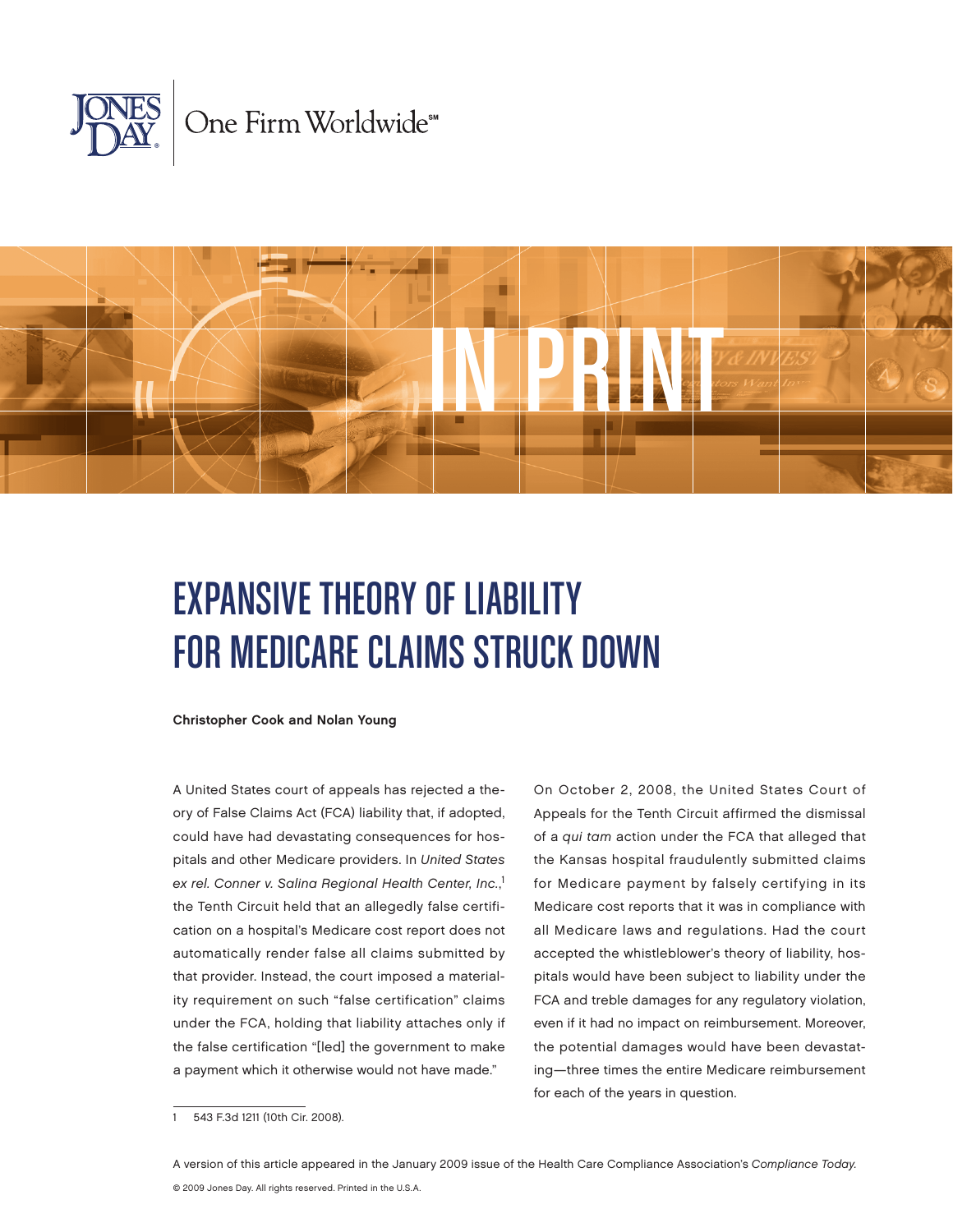In rejecting the whistleblower's theory, the court established two important propositions: (1) allegedly false certifications of compliance with Medicare laws and regulations contained in a provider's annual Medicare cost report do not render all claims for reimbursement submitted by that provider false within the meaning of the FCA; and (2) alleged violations of Medicare conditions of participation, as opposed to conditions of payment, do not trigger liability under the FCA.

## **BACKGROUND**

This case arises out of a qui tam complaint filed in 2001 against Salina Regional Health Center (SRHC) in Salina, Kansas, by relator Brian E. Conner, M.D., an ophthalmologist and eye surgeon on staff at SRHC. During the mid-1990s, SRHC administrators challenged Conner's practices in the operating room and his treatment of the hospital's scrub staff. Conner, in turn, complained to SRHC that its scrub staff was underqualified and its facilities and equipment failed to meet required standards of care. Conner also contended that the SRHC failed to investigate or review complaints concerning quality-of-care issues. Ultimately, in 1995, as a result of a dispute over surgery performed by Dr. Conner on a particular patient, SRHC suspended Conner's privileges. In 1996, SRHC offered to restore Conner's privileges. The hospital offered to adopt Conner's recommendation that he work with SRHC's surgery department to provide additional training to the hospital's scrub staff and further stated that "[i]f surgical scrub staff assigned to work for [Dr. Conner] d[id] not meet [his] needs, [he] w[ould] be responsible for contracting with preferred scrub staff for [his] procedures." Conner later refused to sign a cooperation agreement that required him to provide his own scrub staff when he was not satisfied with SRHC's staff, and the hospital ultimately declined to reappoint him to its medical staff.

Conner's complaint alleged that SRHC violated numerous Medicare laws and regulations, including regulations regarding quality-of-care issues. According to Conner, SRHC falsely certified compliance with all Medicare laws and regulations on its annual cost report, triggering liability under the FCA. Under Conner's theory of liability, SRHC's technical regulatory violations and subsequent cost report certifications would trigger liability under the FCA for three times the amount of its entire annual reimbursement as reported

on the cost report; this totaled more than \$100 million in claimed damages for each of the SRHC cost report years challenged.

Conner further alleged that SRHC violated the Anti-Kickback Statute by soliciting remuneration from Conner in exchange for Medicare referrals. Here also, Conner alleged that SRHC's failure to comply with the law rendered claims submitted to Medicare false under the FCA.

# THE COURT'S FINDINGS

The United States Court of Appeals for the Tenth Circuit rejected the relator's false certification theory, because the alleged regulatory violations were immaterial to the government's payment decision. The court rejected Conner's broad theory of liability, holding that "there is no basis in either law or logic to adopt an express false certification theory that turns every violation of a Medicare regulation into the subject of an FCA qui tam suit." Instead, the court "explicitly adopt[ed] a materiality requirement in the context of false certification claims."

As the court made clear, not every false statement included within a claim will trigger FCA liability. Rather, liability under the FCA arises only if a false or fraudulent statement or claim "leads the government to make a payment which it would not otherwise have made." Here, the Tenth Circuit noted that:

[a]lthough this certification [contained in the cost report] represents compliance with underlying laws and regulations, it contains only general sweeping language and does not contain language stating that payment is conditioned on perfect compliance with any particular law or regulation.

Accordingly, the court held that failure to comply did not render all claims submitted by SRHC false.

In reaching its decision, the Tenth Circuit was careful to distinguish Medicare conditions of participation from conditions of payment:

Conditions of participation, as well as a provider's certification that it has complied with those conditions, are enforced through administrative mechanisms, and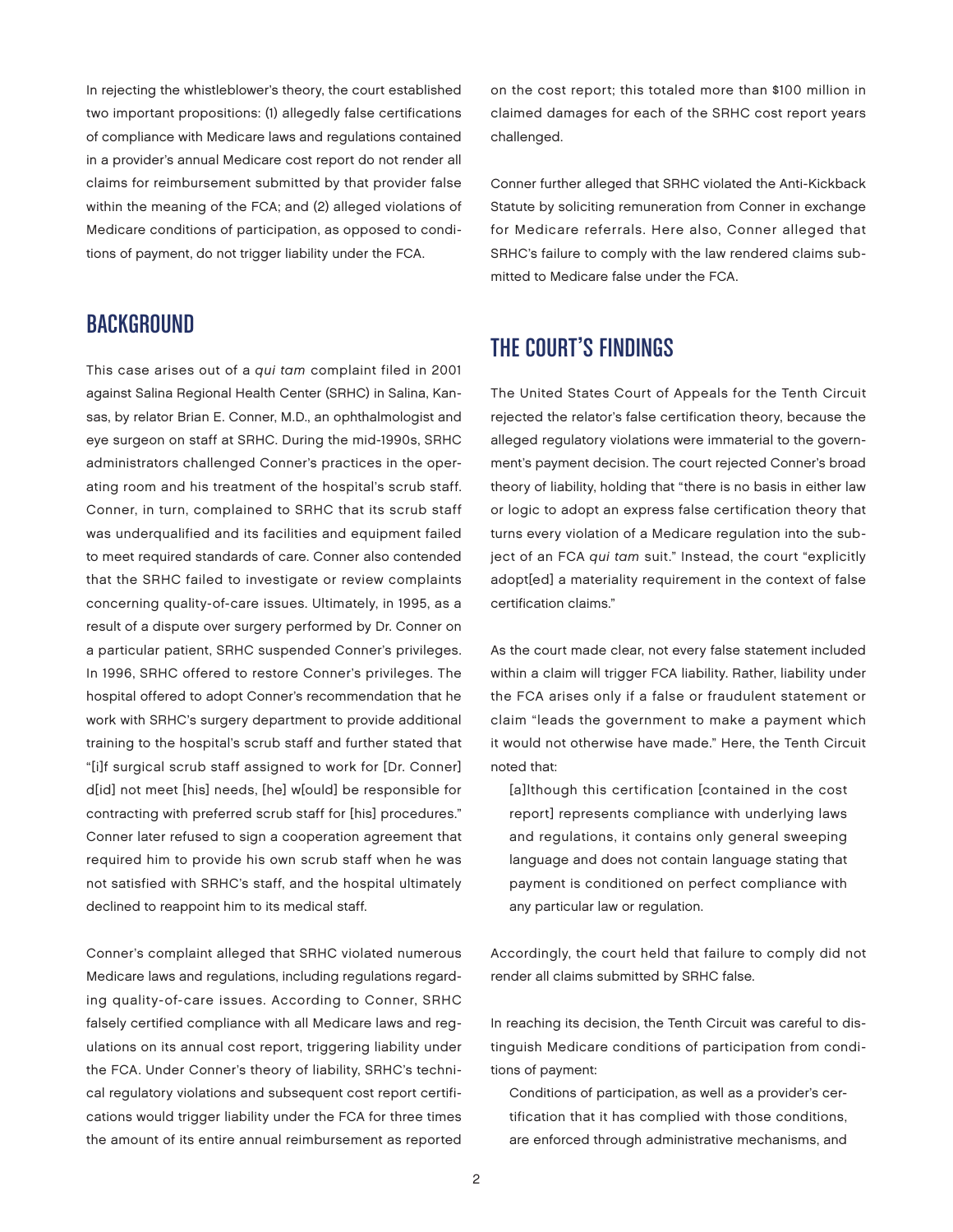the ultimate sanction for violation of such conditions is removal from the government program. . . . Conditions of payment are those in which, if the government knew they were not being followed, might cause it to actually refuse payment.

According to the court, the "detailed administrative mechanism" established by the Centers for Medicare and Medicaid Services (CMS) is better suited than the courts to manage the participation of program providers and compliance with conditions of participation. Under that scheme, the government considers substantial compliance with Medicare laws and regulations a condition of continued participation in the program, and "it does not require perfect compliance as an absolute condition to receiving Medicare payments for services rendered."

The court illustrates the absurd consequences that would follow from the finding that any violation of Medicare laws and regulations would preclude payment from Medicare and support an action under the FCA:

[C]onsider if Conner's view of the certification were correct. An individual private litigant, ostensibly acting on behalf of the United States, could prevent the government from proceeding deliberately through the carefully crafted remedial process and could demand damages far in excess of the entire value of Medicare services performed by a hospital. If successful, the consequences of such an action would likely be catastrophic for hospitals that provide medical services to the financially disadvantaged and the elderly. . . . As the Second Circuit has cautioned, courts are not the best forum to resolve medical issues concerning levels of care.

# The Relator's Kickback Allegations

The court dismissed the relator's kickback allegations, because SRHC neither solicited a kickback nor offered to provide referrals to the relator. The court likewise found Conner's anti-kickback allegations insufficient to state a claim under the FCA. Conner alleged that SRHC violated the Anti-Kickback Statute by forcing him to provide scrub staff at his own expense in exchange for the receipt of the hospital privileges and the attendant right to receive Medicare referrals.

Accordingly, Conner alleged that SRHC's Medicare cost report certifications were false. The court dismissed Conner's anti-kickback allegations, finding that SRHC neither solicited remuneration from Conner nor offered to provide Conner with Medicare referrals. Because it found that Conner's allegations did not state a claim within the meaning of the Anti-Kickback Statute, the court explicitly declined to reach the issue of whether a violation of the Anti-Kickback Statute can support a cognizable FCA allegation under an express false certification theory.

### **CONCLUSION**

In summary, the United States Court of Appeals for the Tenth Circuit rejected an expansive theory of liability under the FCA that would have subjected hospitals and other health care providers to liability for any statutory or regulatory violation, regardless of its impact on reimbursement. The court held that false certifications of compliance with Medicare laws and regulations contained in a provider's annual Medicare cost report do not render all claims for reimbursement submitted by that provider false within the meaning of the FCA. In order to trigger liability under the FCA, the alleged violation must have impacted the government's payment decision. The ruling announced by the court is precedent in the Tenth Circuit, meaning that propositions espoused must be followed by all federal courts in Colorado, Kansas, New Mexico, Oklahoma, Utah, and Wyoming. Although the ruling is not binding on the federal courts in other states, it is considered "persuasive."

Under the ruling, an effective compliance program remains essential to the operations of any health care provider that renders services to beneficiaries of government health care programs, such as Medicare and Medicaid. Even in the Tenth Circuit, violations of all Medicare rules and regulations are enforceable through administrative sanctions, including exclusion from government programs. Moreover, to the extent that statutory or regulatory violations impact the government's payment decision, those violations remain enforceable and subject to treble damages under the FCA.